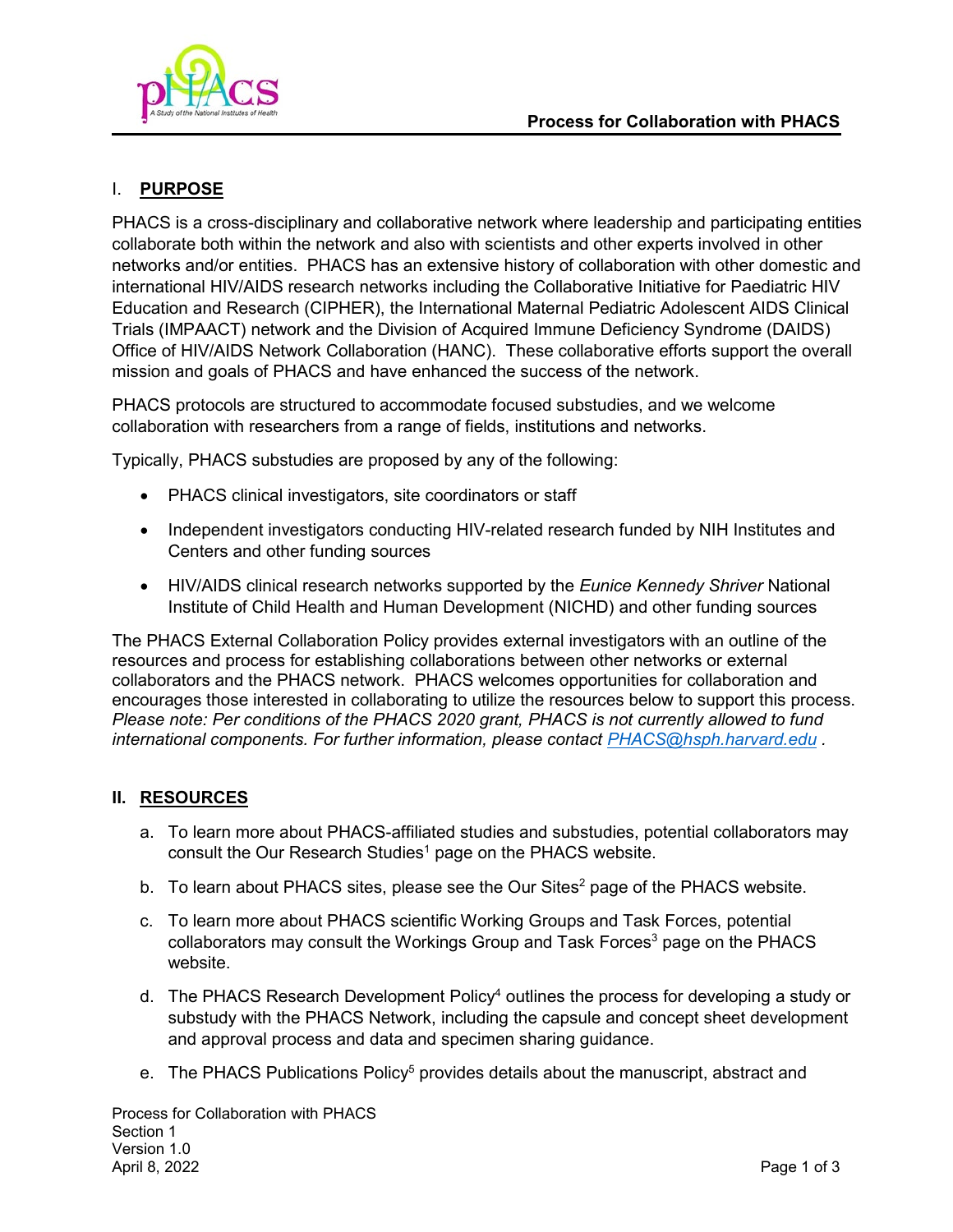presentation development process within the PHACS network.

- f. In order to request data from a manuscript published in a scientific journal that requires studies to make data used in their published analyses available, please complete the PHACS Data Request Form<sup>6</sup>.
- g. Public Use Datasets7 from the Adolescent Master Protocol (AMP) and Surveillance for Monitoring ART Toxicities (SMARTT) studies are available through the Data and Specimen Hub (DASH) repository maintained by the NICHD and links to DASH may be found on the PHACS website. The PHACS Data Sharing and Repository Policy<sup>8</sup> ensures that public use data sets will also be made available for future PHACS-affiliated studies and substudies.
- h. Annual Administrative Reports<sup>9</sup> for PHACS research projects may be found on the PHACS website.

## **III. PROCESSES**

- a. Individuals and research networks interested in building collaborative opportunities are encouraged to contact the PHACS network via PHACS@hsph.harvard.edu
- b. Individuals who are interested in joining PHACS are encouraged to familiarize themselves with the PHACS Research Development process<sup>4</sup> and must have a Working Group, Task Force or Leadership sponsor to support their engagement in the network.
- c. Depending upon the nature of the collaboration, individual or institutional collaborators may be required to sign on to a Data Use Agreement (DUA) or Material Transfer Agreement (MTA) in order for data or specimens, respectively, to be shared. Please see the PHACS Data Sharing and Repository Policy<sup>8</sup> for further information.
- d. Additional policy and procedural documents will be made available to collaborating entities, as applicable.

### **IV. REFERENCES**

- <sup>1</sup> [Our Research Studies](https://phacsstudy.org/Our-Research/Studies)
- <sup>2</sup> [Our Sites](https://phacsstudy.org/About-Us/Our-Sites)
- <sup>3</sup> [Working Groups and Task Forces](https://phacsstudy.org/Our-Research/Areas-of-Focus)
- 4 PHACS Research Development Policy
- <sup>5</sup> [PHACS Publications Policy](https://phacsstudy.org/Our-Research/Publications-Policy-Documents)
- <sup>6</sup> [PHACS Data Request Form](https://phacsstudy.org/Our-Research/Data-and-Specimen-Sharing)
- <sup>7</sup> [PHACS Public Use Datasets](https://phacsstudy.org/Our-Research/Data-and-Specimen-Sharing)
- <sup>8</sup> PHACS Data Sharing and Repository Policy (**Public side**) (**Behind the login** After logging in, go to Documents, then select PHACS Manual of Network Policies and

Process for Collaboration with PHACS Section 1 Version 1.0 April 8, 2022 Page 2 of 3